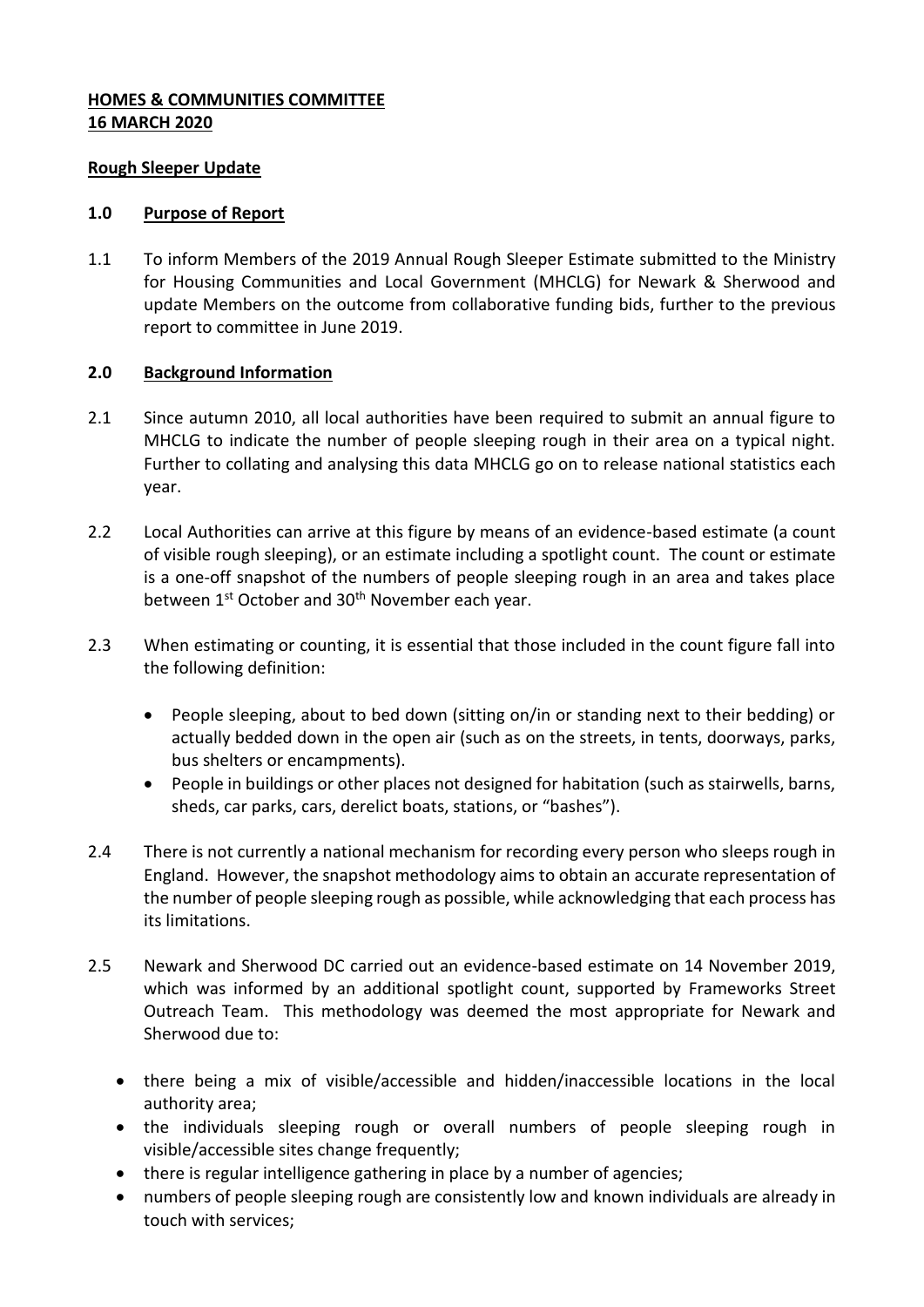• the local authority can gather sufficient intelligence on people sleeping rough via partner agencies.

# **3.0 Outcome**

- 3.1 Local intelligence from various partner agencies including Nottinghamshire Police, the local rough sleeper drop in service facilitated by Newark Churches Together and the spotlight count by Frameworks Street Outreach Team concluded that **two rough sleepers** spent the night on the streets in Newark and Sherwood on **14 November 2019.**
- 3.2 This is a reduction on figures submitted in previous years and is largely a result of the Council's successful and collaborative work with partners to open a winter night shelter as detailed below. Larger figures were submitted in previous years (2018 – five rough sleepers, 2017 – four rough sleepers, 2016 – five rough sleepers).
- 3.3 Verification by Homeless Link has taken place to ensure the correct process was followed and that an appropriate mechanism was used with a range of local agencies involved to reach the single estimate figure.
- 3.4 Following verification, the final estimate figure was submitted to MHCLG for inclusion in the national figure of rough sleepers. However, the figure will not be included or recognised as an official government statistic until MHCLG publish the final figures, expected February/March 2020.

## **4.0 Update - Rough Sleeper Initiative Funding**

4.1 Members of the Committee were advised in a report back in June 2019 of two successful countywide bids and the initiatives this funding would support. A brief overview is provided below:

| <b>Initiative</b>                                                                                                                                                                                                                                                                                                                                              | <b>Focus</b>                                                                                                                                                                                           |
|----------------------------------------------------------------------------------------------------------------------------------------------------------------------------------------------------------------------------------------------------------------------------------------------------------------------------------------------------------------|--------------------------------------------------------------------------------------------------------------------------------------------------------------------------------------------------------|
| <b>Rough Sleeping Initiative</b><br>Funding of a comprehensive street outreach<br>team, incorporating clinicians such as<br>prescribing nurses, mental health nurses and<br>social workers along with additional funding<br>for emergency accommodation.<br><b>£450K Awarded</b><br>In addition a £10k contribution was made by<br>all seven local authorities | This funding will tackle rough sleeping, both in<br>established community and those<br>the<br>attributable to the use of Novel Psychotropic<br>Substances (NPS) - Cannabinoids (Spice/Black<br>Mamba). |
| <b>Rapid Rehousing Pathway</b><br>The elements of this funding are:<br>Somewhere Safe to Stay pilots; local letting<br>agencies; supported lettings and Navigators.<br><b>£511k Awarded</b>                                                                                                                                                                    | To implement a response to rough sleeping<br>that focuses on quickly supporting rough<br>sleepers into homes.                                                                                          |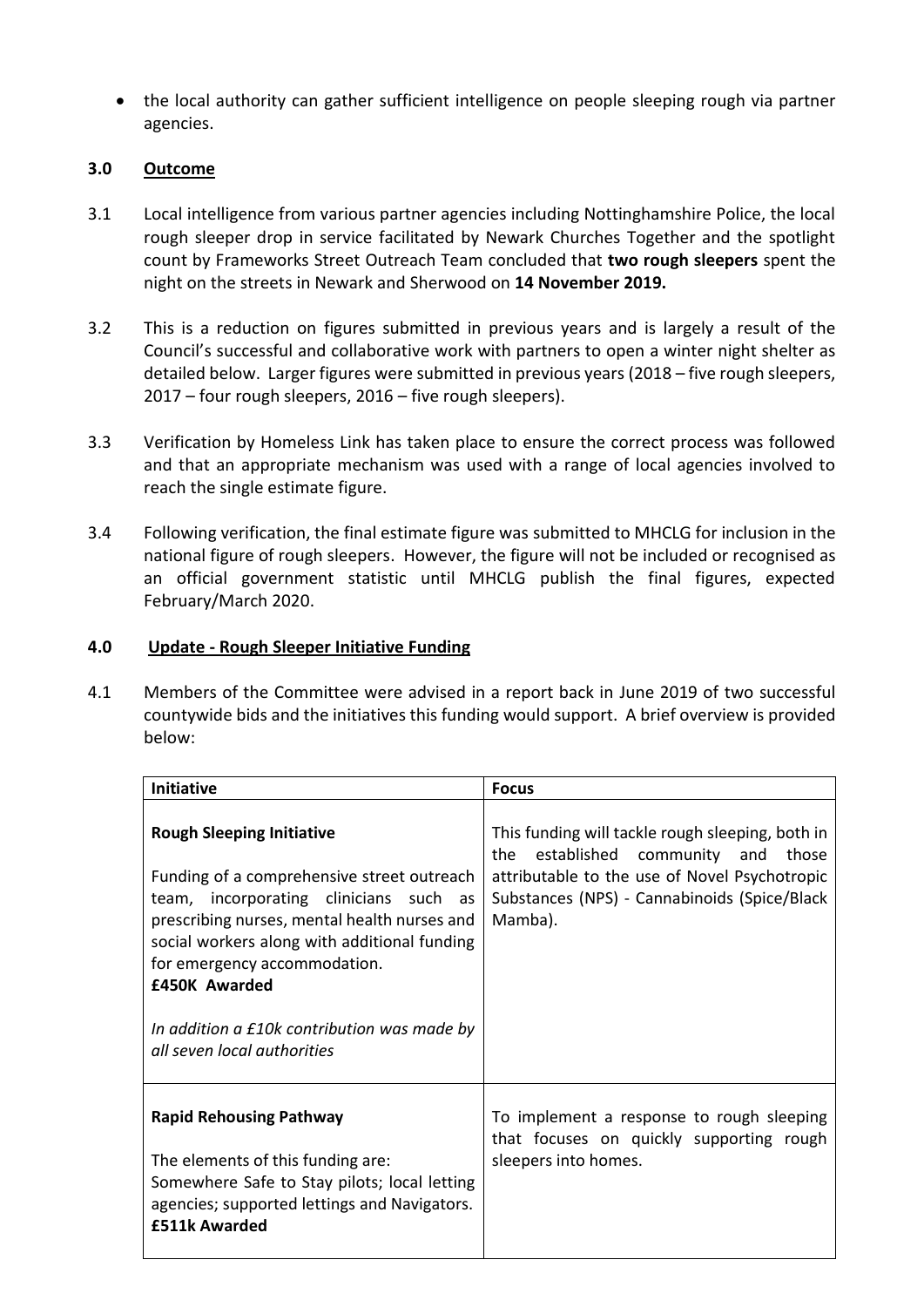- 4.2 These initiatives have had a number of successes across the county as well as creating additional support roles within key services, which in Newark and Sherwood are co-located at Castle House with the Housing Options team. Governance and performance management arrangements are in place via a steering group that feeds into the Safer Nott's Board and there are operational sub groups in each locality.
- 4.3 Further to the successes achieved from this first round of funding, the county group agreed to submit a bid to the second round of government funding to enable the continuation and sustainment of these initiatives.
- 4.4 I am pleased to advise that our county submission for round two funding has also been successful, securing a further £836,916.60 to continue the excellent work of these initiatives and enabling reviews to be undertaken for improvement and further development. Approval has also been given by MHCLG for underspends from the collective year one pot to be carried forward into year two.

#### 5.0 The Well Winter Night Shelter

- 5.1 There are currently no legal protections for people sleeping rough in England during severe weather and the provision of shelter is not a statutory duty, even when conditions are life threatening. However, there has been a humanitarian obligation on local authorities to do all they can to prevent deaths on the streets, and for their partners and the public to support these efforts.
- 5.2 Since 2010, the Council has provided a Severe Weather Emergency Shelter for rough sleepers to meet this humanitarian obligation. The shelter was located at Barnbygate Methodist Church and was activated when weather conditions were severe enough to meet the criteria (three consecutive nights below zero). On average, the shelter would support approximately ten different individuals each year.
- 5.3 This year the Council changed its winter provision and worked collaboratively with the Salvation Army to deliver a Winter Night Shelter. The Salvation Army received a large donation (£22,000) and the Council submitted an additional bid to the Governments Cold Weather Fund, which was successful (£10,000). These monies have facilitated the partnership delivery with Salvation Army and Newark Baptist Church of the winter night shelter.
- 5.4 The shelter, known as 'The Well' has been open since November 2019 and will remain open until March 2020. The shelter is located at Newark Baptist Church and has enough bedspaces to accommodate up to thirteen individuals at any one time. On average we are experiencing approximately ten guests per night and have had over thirty users in total.
- 5.5 It is important to note that the shelter is available to those who are rough sleeping as well as those who are at potential risk of rough sleeping. Those at risk of rough sleeping are often individuals not known to council services and they are often reluctant for one reason or another to come forward and approach services. One aim of the shelter is to engage with and assist individuals before crisis.
- 5.6 The shelter has a well-established agency drop in service taking place each week to assist guests with identified needs; agencies include housing, Change Grow Live, Street Outreach, CPNs, specialist nurse and a Complex Needs Worker.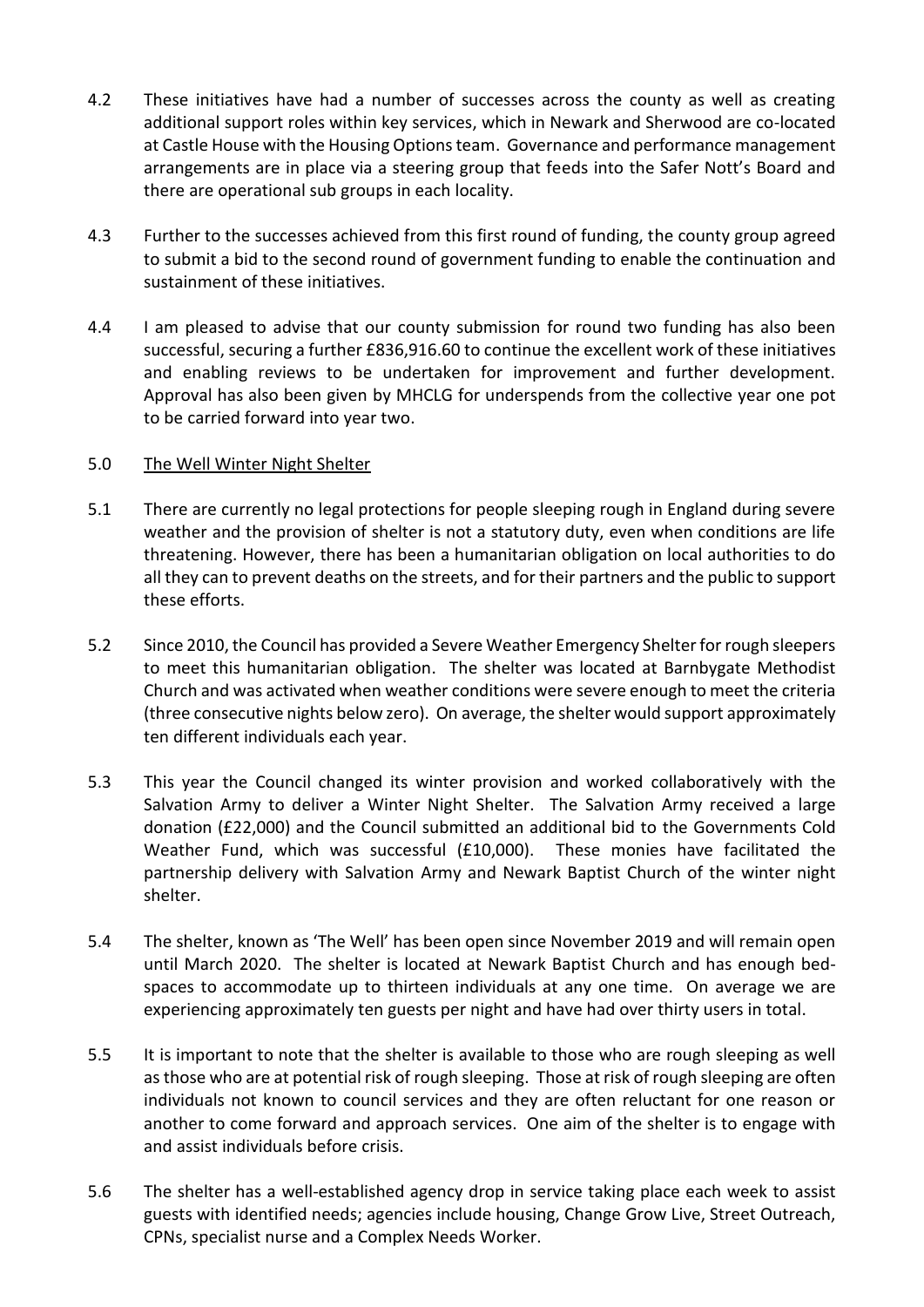- 5.7 The shelter also runs a wider working group, which includes faith groups, Police and supported housing providers that can work collectively to plan a pathway for each individual that uses the shelter. Individual cased also confidentially considered at a rough sleeper panel, established as part of the Councils vulnerable person's panel. This is in line with the governments Rough Sleeper Strategy 2018, which is a wide-ranging document that lays out the government's plans to help people who are sleeping rough and put measures in place to end rough sleeping for good.
- 5.8 Currently the agencies and working group are planning an exit strategy for when the shelter closes at the end of March. One of the things that has become very apparent is that single homeless individuals do not step through the doors of Castle House and ask for help. We are aware from the findings in our recent homelessness review, which informed our strategy, that finding a preventative solution for increased single homelessness must remain a priority.

# **6.0 Equalities Implications**

6.1 There are no equality concerns to be considered in relation to rough sleeping estimates. All rough sleepers will be included and assisted to prevent them from sleeping rough regardless of any equality implications and a separate EIA has been carried out for the Winter Night Shelter provision.

# **7.0 Financial Implications** (FIN19-20/6839)

7.1 There are no financial implications with the rough sleeper estimate for the Council. As detailed within the Rough Sleepers Strategy there may be opportunities for additional funding from MHCLG bids to assist rough sleepers countywide which the Council are exploring. Ashfield District Council have agreed to act as the accountable body to manage the funding secured from the successful Rough Sleeper Initiative and Rapid Re-housing Pathway bids.

#### **8.0 Community Plan – Alignment to Objectives**

This report links to the following objectives within the Community Plan:

|                    | Reduce crime and anti-social behaviour, and increase feelings of safety in our  |
|--------------------|---------------------------------------------------------------------------------|
| <b>Objective 2</b> | communities                                                                     |
|                    | Reduce levels of deprivation in target areas and remove barriers to social      |
| <b>Objective 8</b> | mobility across the district                                                    |
|                    | Improve the health and wellbeing of local residents, with a particular focus on |
| Objective 9        | narrowing the gap in healthy life expectancy and other health outcomes          |
|                    |                                                                                 |
| Objective 10       | Increase participation with the Council and within local communities            |

#### **9.0 RECOMMENDATION(S)**

That committee member consider the contents of this report and make any necessary comments.